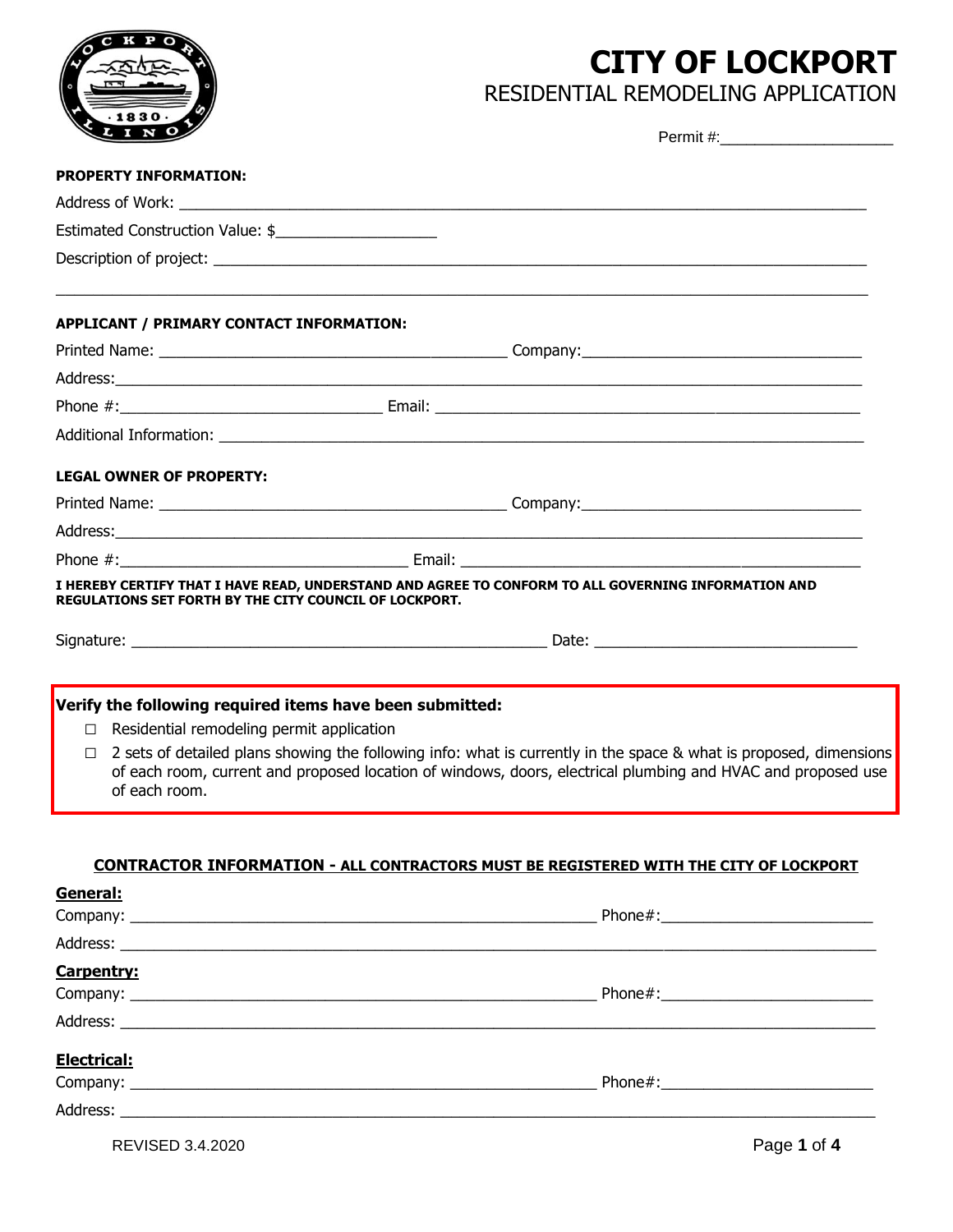#### **Excavation:**

| <b>Concrete:</b> |  |
|------------------|--|
|                  |  |
| Gypsum:          |  |
|                  |  |
| <b>HVAC:</b>     |  |
|                  |  |
| Masonry:         |  |
|                  |  |
| <b>Plumbing:</b> |  |
| <b>Roofing:</b>  |  |
|                  |  |
|                  |  |
| Sewer & Water:   |  |
|                  |  |
| Other:           |  |
|                  |  |

| Permit #:________________________ |  |                |  |  |
|-----------------------------------|--|----------------|--|--|
|                                   |  |                |  |  |
| <b>Building Permit:</b>           |  | $\frac{1}{2}$  |  |  |
| Plumbing Inspection Fee:          |  | $\mathfrak{S}$ |  |  |
| Plan Review:                      |  |                |  |  |
| <b>Total Fees:</b>                |  |                |  |  |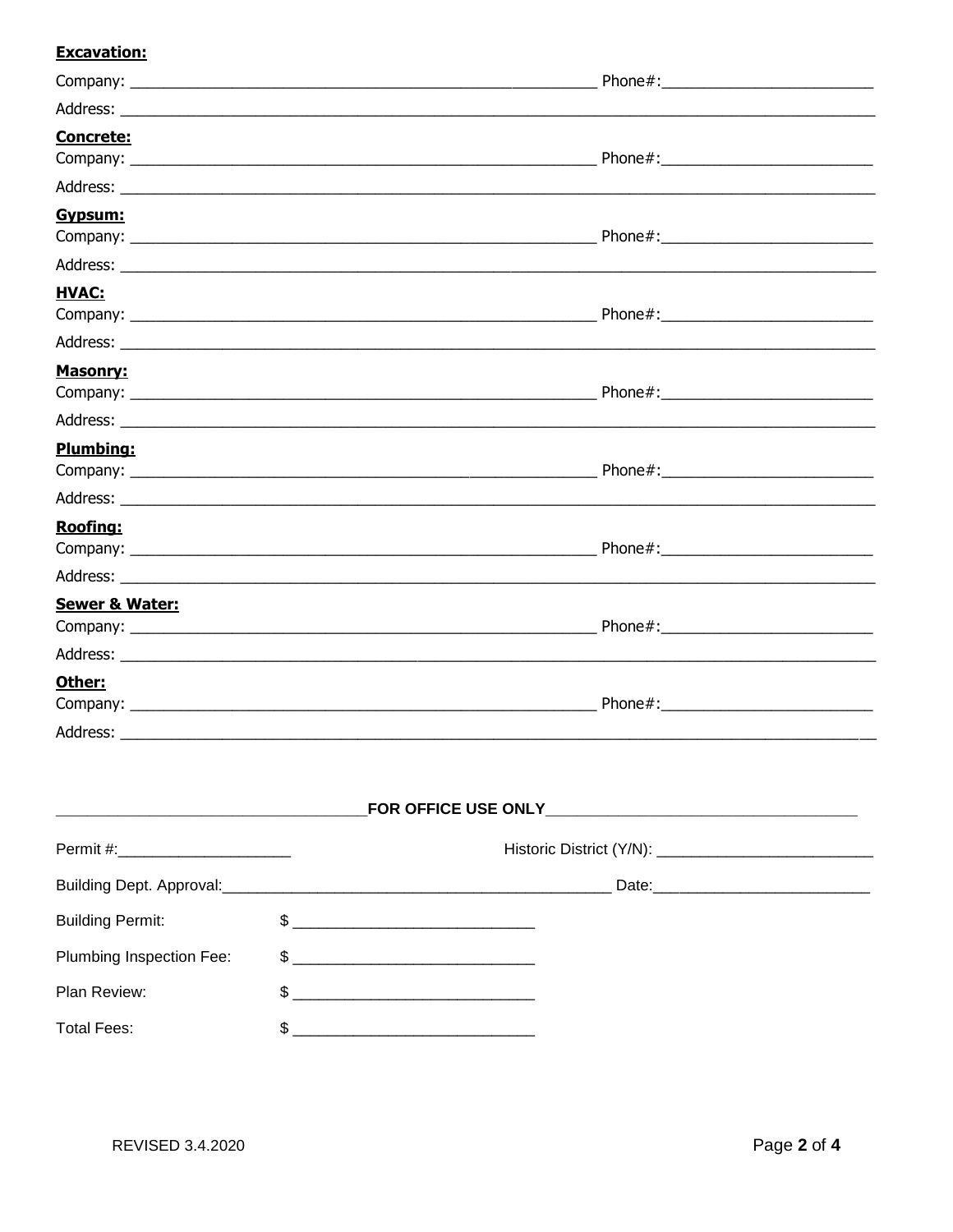

**City of Lockport Building Department 222 E. 9th Street Phone: (815) 838-0549 option 5 Fax: (815) 588-0111**

## **RESIDENTIAL PLUMBING REVIEW SHEET**

Please provide the following plumbing plan review information for new room additions or alterations:

|                                     | <b>NEW FIXTURES</b><br>$(\# \circ f)$            | <b>EXISTING FIXTURES</b><br>(# of) |
|-------------------------------------|--------------------------------------------------|------------------------------------|
| <b>Water Closet (Toilet)</b>        | the control of the control of the control of the |                                    |
| Bath Sink (Lavatory)                |                                                  |                                    |
| Dish Washer                         |                                                  |                                    |
| Kitchen Sink                        |                                                  |                                    |
| Laundry Tub                         |                                                  |                                    |
| <b>Washing Machine</b>              | <u> 1989 - Johann John Stone, mars et al.</u>    |                                    |
| Tub & Shower                        | the control of the control of the control of the |                                    |
| Shower                              |                                                  |                                    |
| <b>Bathtub</b>                      |                                                  |                                    |
| <b>Bar Sink</b>                     |                                                  |                                    |
|                                     |                                                  |                                    |
| <b>EXISTING WATER SERVICE SIZE:</b> |                                                  |                                    |

EXISTING WATER METER SIZE: \_\_\_\_\_\_\_\_\_\_

## **PLEASE SUBMIT A LINE DIAGRAM (ISOMETRICS) INDICATING WASTE, VENT AND WATER PIPING DETAILS FOR ALL NEW FIXTURES.**